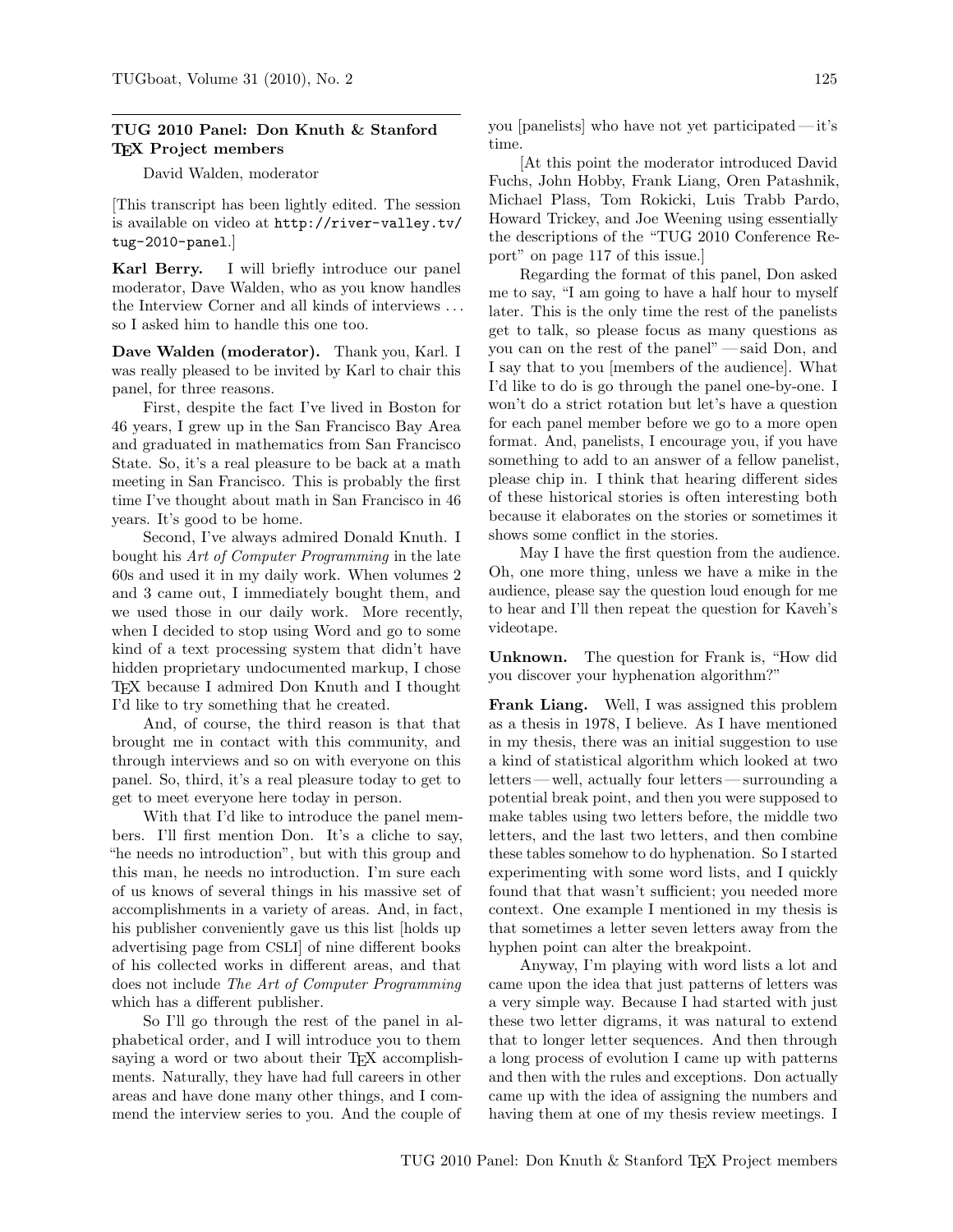sort of had the idea of having rules and exceptions, and he said, "Oh, you could assign numbers to them." So that's part of the answer.

One of the hardest parts of the whole thing was acquiring a suitable word list. I didn't have access to every database, and there weren't that many at the time. I got a copy of the Merriam-Webster dictionary that had hyphenation points. But upon looking through it, there were many errors and lots of typos and things that just weren't quite right. So I had to hand edit the dictionary, and that took about three months. So that is where most of the work was actually.

Moderator. Any of the other panelists have a comment on this?

Howard. And the tries ...?

Frank continues. The tries — that sort of came up separately, after the pattern idea. As I was playing around with the word lists all the time, I needed some kind of relatively fast algorithm to quickly collect information about the patterns in the word lists with hyphenation points and then to test out various theories. Because these were just simple strings, it was natural to look at variations of standard data structures like tries for that and to read related papers like Don's on pattern matching.

The problem with the tries — tries are very fast because it is just based on indexing, but they tend to be very sparse so you then have to use various tricks to speed that up. And the idea, actually, for doing this weird packing, if that is what you are referring to, was I read another paper by a Stanford professor at the time, Andrew Yao, which was talking about storing a sparse table. It was a somewhat different application, but he had this idea of when you have these sparse things you sort of interleave them all in one array and thereby save space while maintaining speed. So that's where I got that idea.

Moderator. A question for another panelist?

William Adams. My question is for Tom Rokicki. Ages ago, when the WorldWideWeb.app was written on the NeXTstep, there was also available on that same platform T<sub>EX</sub> view.app, and we've seen an awful lot of effort in trying to get mathematics and nice fonts and nice settings onto the web. Why didn't we just start out with an extended version of hyperT<sub>E</sub>Xview.app and cut to the chase?

Tom Rokicki. [to the moderator] I'm sorry. Can you repeat the question?

Moderator. I don't understand the question. Maybe William can say it again, and I can try to repeat it.

William. We started out with TEXview.app on NeXTstep and on that same platform, WorldWide-Web.app was developed by Sir Tim Berners-Lee. Why wasn't TEXview.app used as the basis for the WorldWideWeb.app so that mathematics and so forth would have always just worked instead of us constantly working to try to make them work on the web?

Tom Rokicki. Basically, you're asking why TEX was not chosen as the basis for mathematics on the web, based on the NeXTstep. Boy, I'm not really the right person to ask. Gosh, you know, I really don't have a good answer to that. The HTML stuff was really crude in the beginning, and it's still pretty crude, but it's getting there. So I don't really think anybody spent a lot of focus at that time. Back then, it was just "let's get the links working, let's get the text working, let's draw around images, and stuff like that, and call it a day." Which was pretty amazing in itself. As far as what went after, I really can't say.

I'm not sure that it really fits though. Because the web, HTML, is all XML-based. And T<sub>F</sub>X is rather different. And I think there was a very strong reason to keep it as a markup language like SGML or XML, that could be easily automated, and restructured, and all this type of stuff. So I think that there were good reasons why TEX was never used at that point. But I was never really part of that, so I can't say for sure.

Moderator. Another question? Nelson.

Nelson Beebe. Question for David Fuchs. It's important to remember that in this audience there are a lot of younger people here who have grown up with laptop computers, that T<sub>EX</sub> was designed on a machine that cost roughly half a million dollars at its entry level price. And there were two people, one of whom is sitting here, who really changed that and made life different for an awful lot of people, and Dave Fuchs is one of those; the other one is Lance Carnes, who unfortunately isn't here today. I'd just like Dave to comment on his work with MicroT<sub>EX</sub>, which brought to you the first live preview, while TEX was running, of what was happening, and how difficult it was, and how much hair he lost trying to get TEX to work on the little machines of the day.

David Fuchs. Well, that was fun. It was a lot of kind of hackery and trickery down at kind of the bit level, and the intricacies of the 8086. At the time, there were no good Pascal compilers, if there ever were,  $\dots$ , well, that's not true—there was a good DEC one. So that work involved writing kind of a limited Pascal-to-C translator that had special hacks — it didn't bother with the parsable language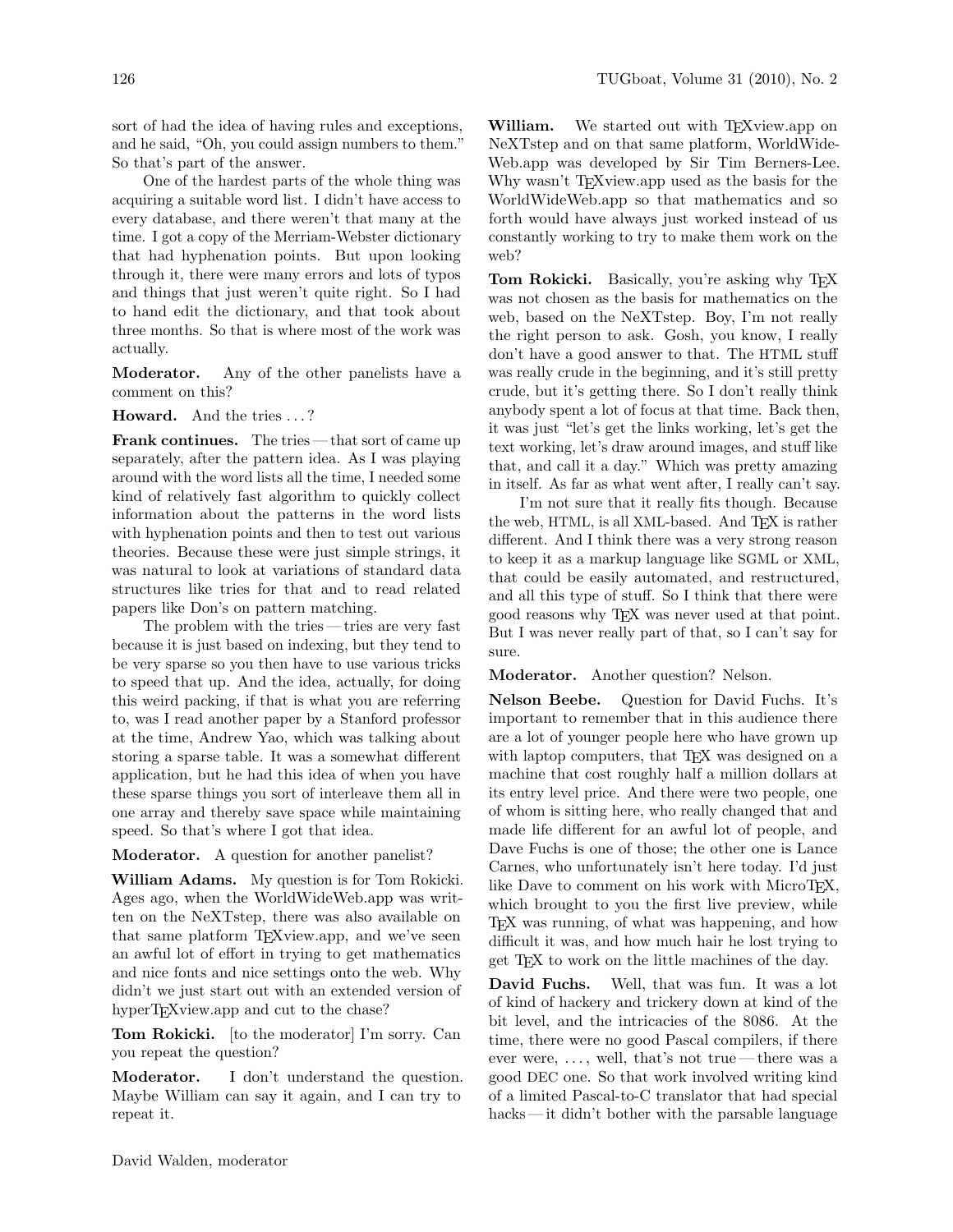that TEX didn't use, it had special hacks in it so that I could insert using the change file scheme from WEB. I could insert magical keywords that I had laid out that said, oh, here's one of the big arrays, and then I could write some assembly code. . . . Gee, there was even a version, there were different instantiations of it. One early version, I just pretended to the C compiler that the arrays weren't really big. It always produced one of three different sets of machine code instructions to address those arrays; I had a postprocessor that would look through the object code that the compiler created, look for those three or four possible patterns, insert some special other code that called some of my code to look at the real array thing,  $\dots$  That only lived for a version or two. Then there were other cute tricks: it kind of used a sort of VME system where I chopped up the arrays into pieces, and those got swapped in and out of, I think off of the disk. I even stuffed some of them, as an experiment, into the . . . it turns out the video cards that you had, that drove your displays, they had some extra RAM in them, so you could swap stuff out, and it was kind of fun, 'cause if you put the video card into a different mode you could actually see that stuff on your screen going by.

So, the early PCs had a maximum of 640 K, and a lot of people for a while had 512 K, so that was marginally not quite enough to do everything, so you had to replace all the run-time libraries that came with the compiler. I was down to . . . I wasn't even using . . . what's it called that's usually linked in with the C program, even the startup code, so you got . . . there was no standard files, there was no anything. So that was all to cram it down into 512–640 K.

Lance did a job too. Because his stuff was rather commercial— that's his livelihood— he was always somewhat circumspect about it. But, obviously, it wasn't complete black magic.

Tom also had some work in this direction, if I remember correctly?

Tom. Absolutely not, absolutely not. [laughter] This accomplishment of David Fuchs' was one of the most amazing things I've ever seen. All my platforms had plenty of memory. I never had those issues. I cannot believe what Dave accomplished it was absolutely amazing! Okay, truly a hero.

Moderator. Anybody else have experiences with these tiny machines?

Another question, please. Hans.

Hans Hagen. Aren't you somewhat disappointed after 32 years that not more people made fonts using METAFONT?

Don Knuth. Well, I can't say I'm disappointed in the fonts we have now. And I'm happy with the ones that my students have made, and I made. So I'm not .... When I wrote it, I just had the idea . . . everybody's entitled to have some mistakes in their life, and so I didn't have to worry about the fact that not everybody would use every program I wrote, and this one happens to be a very personal thing, and so the way I look at it is, how wonderful that John extended it to METAPOST, which I use a hundred times more than I use METAFONT. I've already done most of what I ever need to do with METAFONT.

Hans. But didn't you overestimate the font designers then?

Don. Well, I thought it would be easier to teach the font designers about the notion of parameters and metadesign than it was. Computer scientists, we're used to writing something that's going to work under many different conditions as the parameters change. But to most of the rest of the world, to my big surprise, they never heard the word "parameter" they thought it meant "perimeter".

Moderator. John?

John Hobby. Yes, I certainly agree that the METAPOST application was more popular, but Don has a very unusual set of skills, and indeed, there aren't many other people who are good at that kind of thing. I think the real thing is, it's just too hard to create a really meta-font, as far as the art community is concerned.

Moderator. Any other comments on that from the panel?

Okay, another question — for Oren, or Michael, or Luis, or Howard?

Karl Berry. I have a question for Howard, which is, I've spent a lot of my life looking at TEX.CH, and at the top in all those change files, pretty much all of them say "Howard Trickey and Pavel Curtis". I see Howard Trickey, who I never quite understood was at Stanford before this conference. I wonder if you could tell us if you worked directly with Pavel, or if it was two independent things, or how that came about.

Howard Trickey. This is pretty interesting. The fact that that change file has my name in it meant for many years it was really easy to find me on the World Wide Web. There was, like, 300,000 references. So thank you all for putting that page up on the web.

Don had done his thing on the DEC computer, and I had worked on VAXes — I didn't like this computer. And I wanted this thing to work on VAX.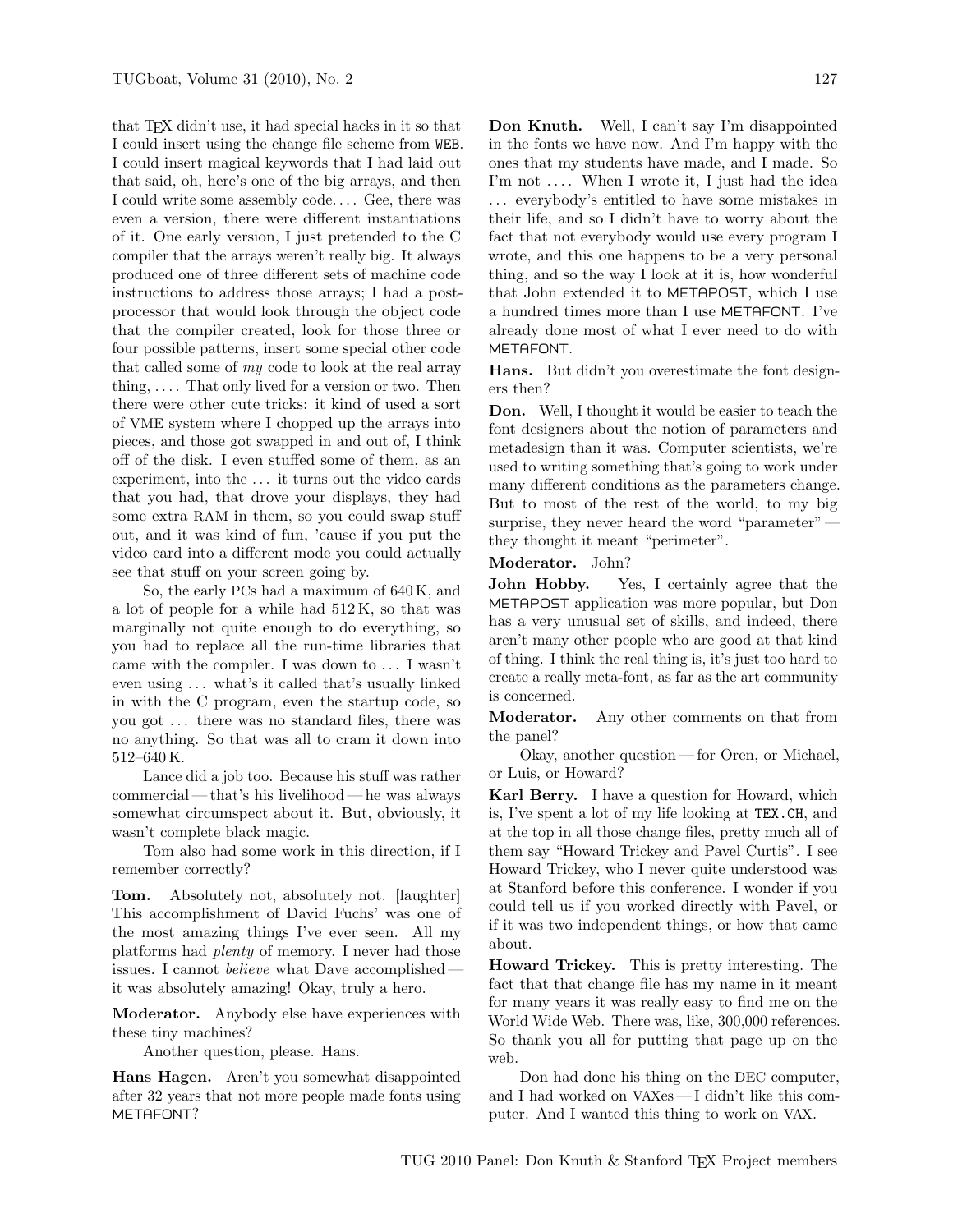Moderator. The VAX was from DEC. [laughter from the audience]

## Howard. You're right! I'm sorry!

The DEC 20 as opposed to the VAX. And so I did the work that was necessary, which turned out to be evil, although not nearly as evil as the things Dave had to do because he had to change the Pascal compiler default clauses to fool around with the [inaudible]. And I had to do the change file that did the system-y stuff that Unix needed, so that's where that change file came from. And then I found out, hey!, this guy named Pavel Curtis had done the same thing, unknown to me. It happened almost simultaneously. So we were hooked up together and cooperated together.

Moderator. Anything else on that from the panel? Don. Can I ask a question of Michael Plass, to describe his experiences in 1978 when I went to China and asked him to implement the prototype of TEX. Michael. Don had this trip to China, and he left Frank and me with a few pages of what his ideas were for implementing— what he would like us to implement over the summer. (I actually wonder whether I still have those pages somewhere. I tend to keep stuff so it's possible— that would be interesting.) Frank was tasked with the hyphenation, and I was tasked with building up starting with storage allocation, I guess (the very bottom), the macro processor, and up through . . . I think by the time he got back it was about ready to start implementing some of the line breaking stuff. I guess Frank was also working on the output — the printer driver end of this so we were able to make some prints by the end of that summer. One thing I remember is with the macro language the way Don had spec'd it out, I did some experiments, and he decided it was too powerful that you could get too tricky with it and do too many things. So he redesigned it to be much more token oriented than it was in the original.

Moderator. Frank, do you have anything to add to that?

Frank. Well, what I remember in addition to the hyphenation which actually I did while Don was here was that, after looking at his notes, Mike decided he was sort of in charge— we decided to split it up and I would do the output and he would do the rest. And I said this didn't sound like much. At the time he thought output sounded pretty difficult because maybe he didn't know how to do it right off the bat, and of course I had already been playing around with the XGP so I knew how to do it. So for me actually it wasn't that much work and he ended up with much more than he thought. What he gave me

was a list of boxes, graphics boxes, and I said, okay, I'll just put them on the printer so that wasn't much work for me. Obviously we way underestimated how much work it was going to be and it was two more, or several more years of Don's work later.

Moderator. I have a followup question. In Michael's interview, on the TUG web site, he says that after Don got back, then he rewrote it all. And so my question for Don is, you didn't like Frank and Michael's work?

Don. Oh, no, actually I liked it, although there were basic changes made. I think control sequences were sort of considered as one character at a time instead— this tokenization idea was coming along at the end— so really the main thing is it gave me the idea for an architecture for the program. But I never expected that I was actually going to use that exact code. I wanted to see it in place; I wanted to see how big it was, what kind of subroutines you needed, and things like that, so that was a key step in getting going. But I knew my sabbatical year was coming up, and that during that time I would . . . I always intended to look at what they had and then work over again, and say, okay, now back to square one. Now we know what it's going to be like. Now let's design the right data structures that go with this kind of architecture.

Moderator. Question for Oren or Luis or Joe?

Boris Veytsman. Question for Oren. I always wanted to know, what was the inspiration for the style of BIBT<sub>F</sub>X language?

Oren Patashnik. For the style of the BIBTFX language?

Boris. No, for the BibTEX language itself— for the .bst files.

Oren. Leslie Lamport needed somebody to do a bibliography program to go along with LAT<sub>EX</sub>, and his idea was to use, sort of as a model, Scribe— it had a bibliography program. So he and I sat down, and he had some ideas about things that he'd want in this .bst language. So he and I sat down and kind of discussed it, and I was the one who implemented that. So BIBT<sub>F</sub>X itself is really, to a first approximation, an interpreter for this .bst language. That's really what BIBT<sub>F</sub>X is.

Leslie Lamport— I think the main ideas for what (he had thought about it before) what was going to go into that language, came from Leslie. And then I implemented it.

I just wanted actually to follow up, in addition to the discussion of literate programming from earlier [Bart Childs's presentation, "Thirty years of literate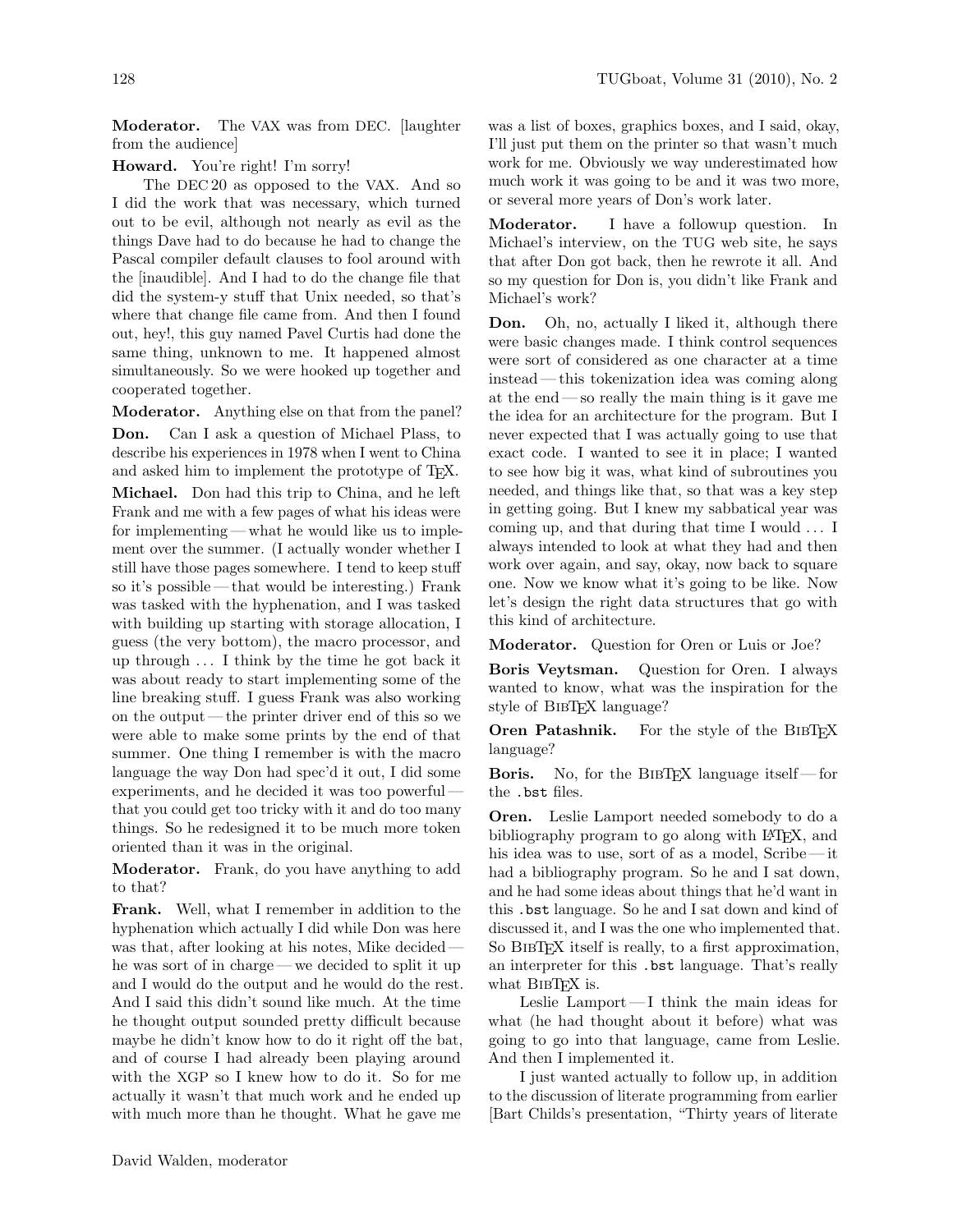programming and more?", pp. 183–188], I sort of thought about this a little bit over the break, and I went up to my room and got this— it's my copy of bibtex.web. I think tex.web is probably the largest piece of software in WEB, and bibtex.web is maybe the second or third, I'm not sure. But it's a third or maybe two-fifths the size of TEX. Actually, I hadn't — all the stuff I've been doing with BibTEX since, has been looking at the stuff with the .bst language, and not with BIBTEX itself. The only bugs have been really, really minor, except for one; there was one kind of majorish bug, which is that it didn't handle URLs.

Well, back when BIBTEX was written, there were no URLs, so I didn't have a chance to test it out on that. I think I misunderstood something that either Don said, or Dave said, I don't remember, about how control sequences are handled, and so basically, BIBTEX doesn't handle the line-breaking right for very long URLs; that's the issue. And so finally, I was convinced that I should . . . , and rather than release a version of BIBT<sub>EX</sub> with all these kind of minorish things, that's probably not worth wasting people's time to install a new version for that. Rather than just doing that, I thought I would finally release a new version of BIBTEX that had as its only change that change to how BIBTEX handled the long URLs. And so I recently did that a couple of months ago — I was working with Karl. And this is getting back to the literate programming in WEB. Every time I look at BibTEX itself— sometimes I look at the bits on my computer, sometimes I look at the hard copy every time I look at it I think, kind of, what's going on here? But pretty quickly I then sort of get into it. But I hadn't really had to make a change before, until this time. And I realized . . . same experience, I looked at it, I knew I'd taken a peek at this, and I thought, well it's not completely trivial, so I'll do this eventually. So now is the time to do it; we finally decided now's the time to fix that bug.

I looked at the code, and after not very much time — it always takes me a long time to do context switching— I looked at it and said, oh, gee!, the structure of what's going on in the program became completely clear. It was like I was in a zone; you hear athletes talk about "being in the zone", a basketball player, all of a sudden the basket looks huge, and it's easy for them to make a basket, or a baseball player, the pitch coming in from the pitcher looks like a grapefruit, and it's easy for them to hit it, or a soccer player knows they're going to have a 28-yard direct free kick, bend it around the wall and bury it into the upright corner of the net. I mean, talk about athletes getting into the zone, and

I sort of felt like that was the experience I had here: After a little bit of looking at this program, all of a sudden the structure and what was going on became completely clear, and it was really easy for me to make the change.

I had just switched computers, so I didn't actually have a TEX implementation on my computer, and I had to use Karl as my debugger— KBDB or something like that  $-\infty$  in the change I made there was one minor mistake. So it took two passes. But I was amazed at how, initially you look at this code and think, what's going on? But very quickly I completely realized the structure.

I think what happens is, when you do literate programming, it imposes in your mind a map of what's going on in the program. It had been 22 years since I'd looked at this code, I think; after 22 years, it didn't take very much, and all of a sudden it was crystal clear. I've never felt that experience before. When looking at .bst code, that doesn't happen to me. [laughter] But with a literate program, I think it's because literate programming imposes on you a structure that, even when you haven't looked at it for 22 years, it comes back; it's still there.

Moderator. Don, you have something to say?

Don. Well, speaking of literate programming reminds me of a question for Joe Weening, because it was Joe who suggested the idea of mini-indexes that I used in the TWILL program for literate programs, and Joe made some mockups, so maybe he can remember something more than I can.

Joe Weening. I remember them, but I don't think there's much to say beyond what you just said. It's a pretty simple idea: looking at a page of a literate program, there'd be a lot of names you hadn't seen before— names of variables, names of other sections, and so on— and so rather than go from each page to an index and then to another page, the idea was, let's go there directly. Of course, this was before hyperlinking. You must have heard about hyperlinking! Nowadays, what you'd want to do, you would be looking at this on line, and you'd just click on something. That's probably what [. . . ]

Don. Certainly we do have the hyperlinks and the clicking now, but a lot of times there's still a value for this in hard copy, when you have a book and you're sitting in your chair, or you want to keep coding without clicking to the other part. But the thing was, you not only suggested the idea, but you also showed a really nice way to present it. I guess it seems simple to you, but it was a real revelation to me.

David. TWILL?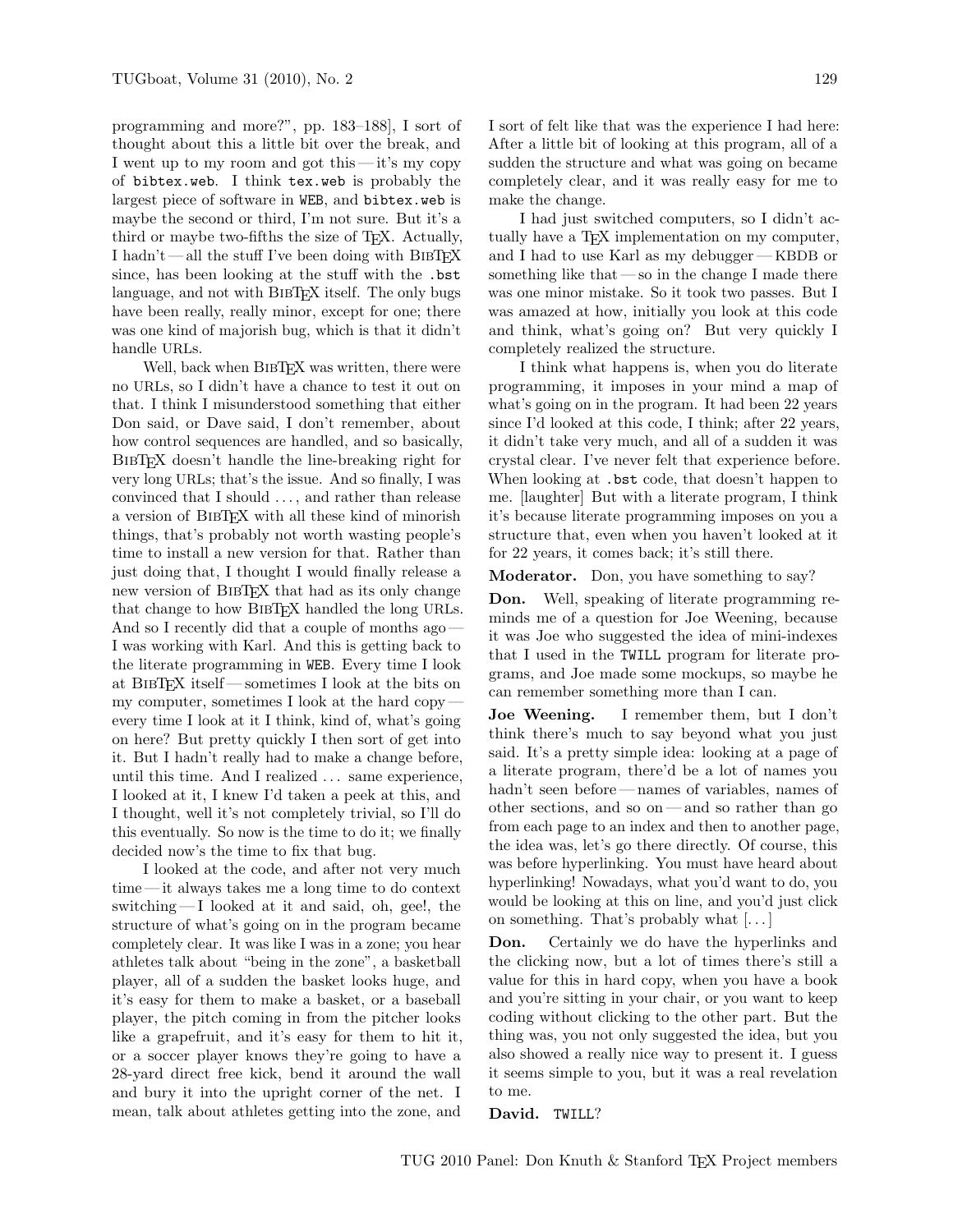Don. Yeah, TWILL. It's on my web site. It's not that easy to use, so I don't advertise it much. It requires running in several passes. When you have a literate program and you have a variable called  $x$ , there might be thirty variables named  $x'$ , so you have to disambiguate which one you're talking about, at least when you write code the way I do, which is maybe not the best. So you have to go through several passes, and then give hints, and say "No, I didn't mean that 'x', I meant this 'x'." And you have to tell it to say "This is something in such-andsuch a C library." So there's a bit of hand-tuning that goes on, and it's not a trivial thing. I just went through a book coming out later this year called Selected Papers on Fun and Games. In there I have a hundred pages— I took the original program of "Adventure", the cave game, of Don Woods, and I rewrote it as a literate program. And it appears with these mini-indexes, but I had to go through carefully and do it. But the original program used to do Volume B and Volume D, you know, T<sub>F</sub>X: The Program, METAFONT: The Program, it was called TWILL. And now I have CTWILL.

David. Wasn't there an early version of WEB? Did Luis work on it? Wasn't there a version of WEB that was before WEB?

Moderator. Perhaps one of you could speak a bit about that? Luis, perhaps?

Don. Yes, I was going to ask Luis about the original . . . I mean Luis was involved with this project so early on that you don't know any more all the key things that happened. There are, for example, questions of how did we port T<sub>EX</sub> to a hundred different computers and get the tapes out and everything like this. People were asking about Maria Code the other day, and somebody said they didn't know if she was a real person. And also, you might be able to also speak as to what Ignaki [Ignacio Zabala] did— he's the main person of the original team who isn't here today.

Luis Trabb Pardo. The question about the literate programming, it was originally a much more mundane thing. We were distributing tapes, and people wanted to know where was the "Main", where does the program start? I said, "At the bottom." And my primary function at the TEX Project was to answer the phone. And I essentially answered that question, "It's at the bottom." In some discussions with  $Don \ldots$  Also, there was the issue of documentation. So, the idea of blending that came very naturally as the necessity to not answer questions but have the questions essentially be answered by

what you said. That was the suggestion; essentially Don did the whole thing.

The issue about what Ignaki worked on originally was to start thinking in terms of graphic objects that were going to be put on a workstation. We were in an environment at Stanford that was a timeshared system, and we didn't have much ... well, we did have interesting things going on there, but the concept of a resource available to you like we have today, on our desktop, on our personal computers, was not there. So he started working from that component. He actually put together a system that had all kinds of graphic things. He called them graphic objects. And you could do what you could do today in a display environment on an existing system. I think that answers more or less the level of what Ignaki did.

Unknown. Was Maria Code a real person?

David. I believe that was Ron Code's wife. I remember dealing with Ron more than Maria. The ARPAnet was there, but that was only academic and government institutions, so it used to be, you'd send in a tape to, I think, Ron and Maria Code, who were entrepreneurs, I suppose; I don't know how they hooked up with us. And they would spin off a copy for you and send it.

Unknown. So they weren't members of the Stanford CS department?

David. No, no, I saw them in person.

Moderator. The statement from a member of the audience [Gio Wiederhold] is that Ron [Code] worked for him in medical information systems.

Gio Wiederhold. Maria did all the hard work, and Ron managed her.

David. I believe I gave him the tapes after a while, whenever there was a new release. Following up on the thing that Luis said, when he stopped answering the phone, I was the one who started answering the phone.

John. Actually, I answered the phone for you.

David. I apologize. [laughter] It turns out, there's really only five questions that anybody ever asks, so after awhile, if you called, and you happened to get me, you could start asking your question, and I'd be able to answer it before you were done. And, not only that, after awhile it got so I could say, "And, by the way, the next question you're going to ask  $\dots$ ." So people thought I was brilliant from this, but it turns out it's all fake.

Moderator. There's a question out there.

Didier Verna. Something totally different. The first part of this question is probably for Don, and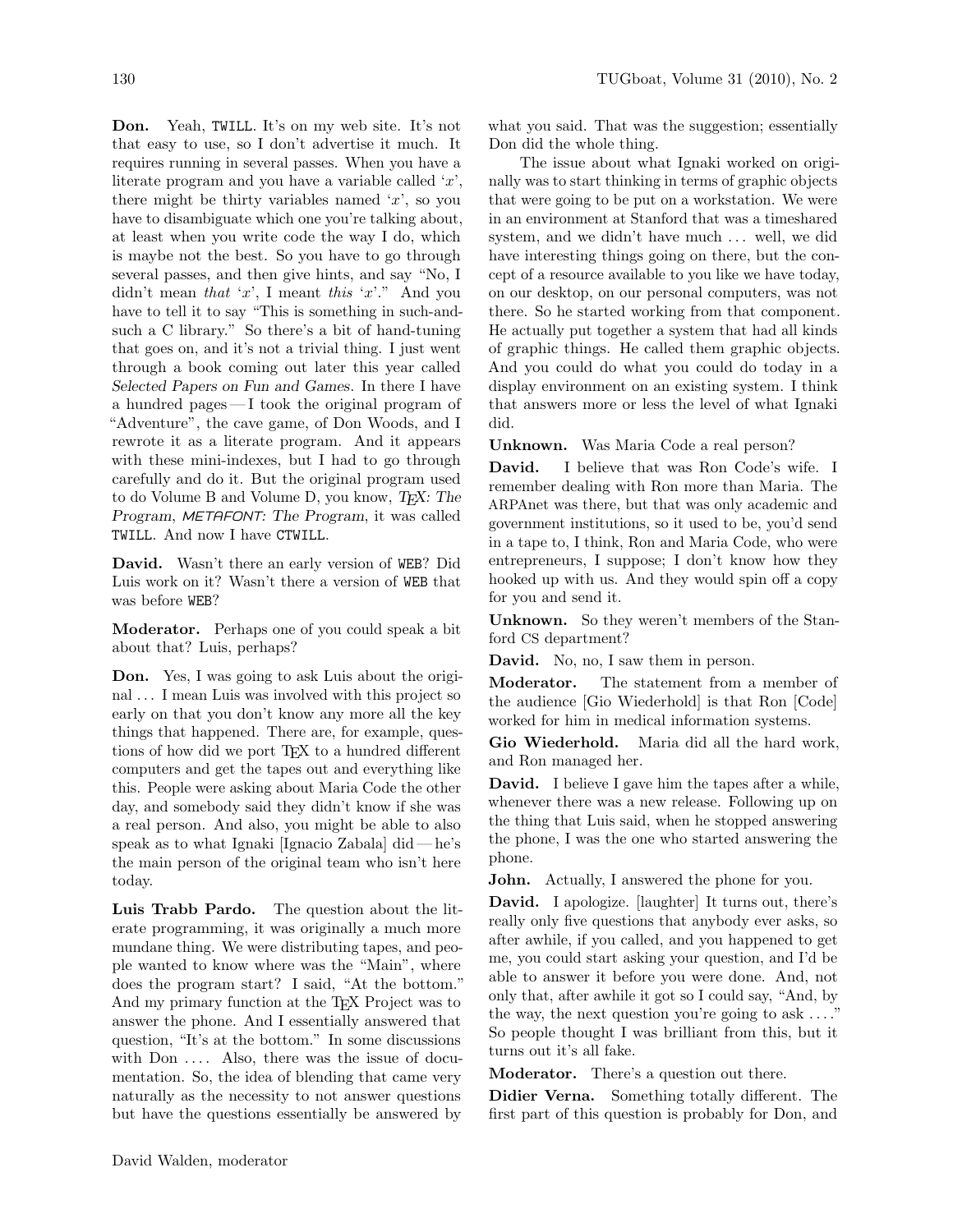the second part for everyone. I would like to know why T<sub>E</sub>X was designed as a macro expansion system, and the second part of the question is for all of you: How do you regard that design decision thirty years later?

**Don.** The way T<sub>E</sub>X was designed was the following. I thought I would have a language for myself and my secretary, and I sat down one night and I wrote out – I chose about seven pages of The Art of Computer Programming that had different kinds of features on them, and I said, how, if I were entering this into a computer, how would I like to do it? And I wrote that down; it's all there in the book Digital Typography, the memo that I stayed up late one night writing it out. And then I figured out, I changed it a little bit to something I thought I could implement, and gave it to Michael and Frank while I went to China. But the design, it was natural to have macros rather than procedure calls, the way I looked at things, because of the way I could conceive of writing this program.

So, the second question is, is it worthwhile? Well, you'll have to wait for my next talk. But I don't know what the other people on the panel [think].

Moderator. Does anybody else have a comment on that?

David. Yeah. One of the things to keep in mind, people going, oh, my gosh, how can you possibly fit it in 640 K back in the PC days? Well, it's important to realize that the big DEC-10 that it was developed on was a 36-bit-word machine— let's call that 4 bytes, more or less—and you only got  $2^{18}$  of those, so that's only a megabyte. And the whole thing, even in the big version, fit in a megabyte, and, boy, when you look at a lot of the decisions, at least from my perspective, it was driven by that. It's amazing that you can do that much in that little memory.

Don. But when I got to METAFONT, it was macros gone berserk, because I had object-oriented macros in there.

Moderator. Another question from the audience?

Hartmut Henkel. This is for Don Knuth. Was it backslash from the beginning? Why, actually, is it backslash introducing any TEX command?

Moderator. The question is, was it always the backslash that introduced T<sub>EX</sub> commands?

Don. You can see exactly what it always was just by reading that chapter  $\overline{\phantom{a}}$  guess it's *two* chapters – in the book Digital Typography. It answers every question about what was there in the beginning.

Actually, I think, in my very first draft I did not have reserved words, because I was thinking of nroff. They didn't have any backslashes, so then I wouldn't be able to use certain words. But that didn't last very long.

Moderator. Question over here.

Unknown. This is partly for Don, but partly for anybody else. When did you first become aware of the PostScript language or its predecessor JAM and to what extent was there any influence of that design to TEX, or perhaps backwards?

Moderator. Michael has an answer, maybe?

Michael. After I graduated from Stanford I started at Xerox PARC in the lab where Chuck Geschke and John Warnock were, and at the time JAM was in use. By that time, they had already translated T<sub>EX78</sub> into Mesa, so it could run on Altos and the other machines in use there. So I really don't know how much they influenced each other, but I think the T<sub>EX</sub> stuff probably predated a lot of the ...

John. I did learn JAM one summer very early in my graduate career, but it was just part of my education.

Don. I didn't look at PostScript very much myself, but I did visit PARC rather often, and I saw, well I remember one of the first times I went there, going by a room, somebody sitting by a terminal, and there was a big letter "B" he was measuring. So when I took my sabbatical year, that first year in 1978, I asked Xerox PARC if I could work there, to do my font work. And I was going to measure all the letters in my book, and fit splines and everything, and they said, well, that would be fine, but then all of your fonts belong to Xerox. So I went back to the Stanford AI lab and decided to do it myself. So there was a lot of work going on at PARC. And Warnock actually brought his stuff from Utah before, which I only learned later. But then the other main influences — afterwards, in the '80s I'm meeting the leaders of the font industry. Mike Parker comes from Mergenthaler, and says, boy, there's some guys over . . . that have this PostScript language that renders fonts in an incredibly fast way from outlines, and things like this. And he was all excited about it. And they had new ways of tuning the fonts to the raster dynamically; hints, they call it now. And so that's when I first learned, myself, about that kind of work, the PostScript.

Moderator. I have a question. When in his interview, John Hobby says he worked with Don on METAFONT, that he primarily worked on the algorithms, and Don did the coding himself, I'm wondering with Frank and Michael, with hyphenation and paragraphing, was it the same situation there,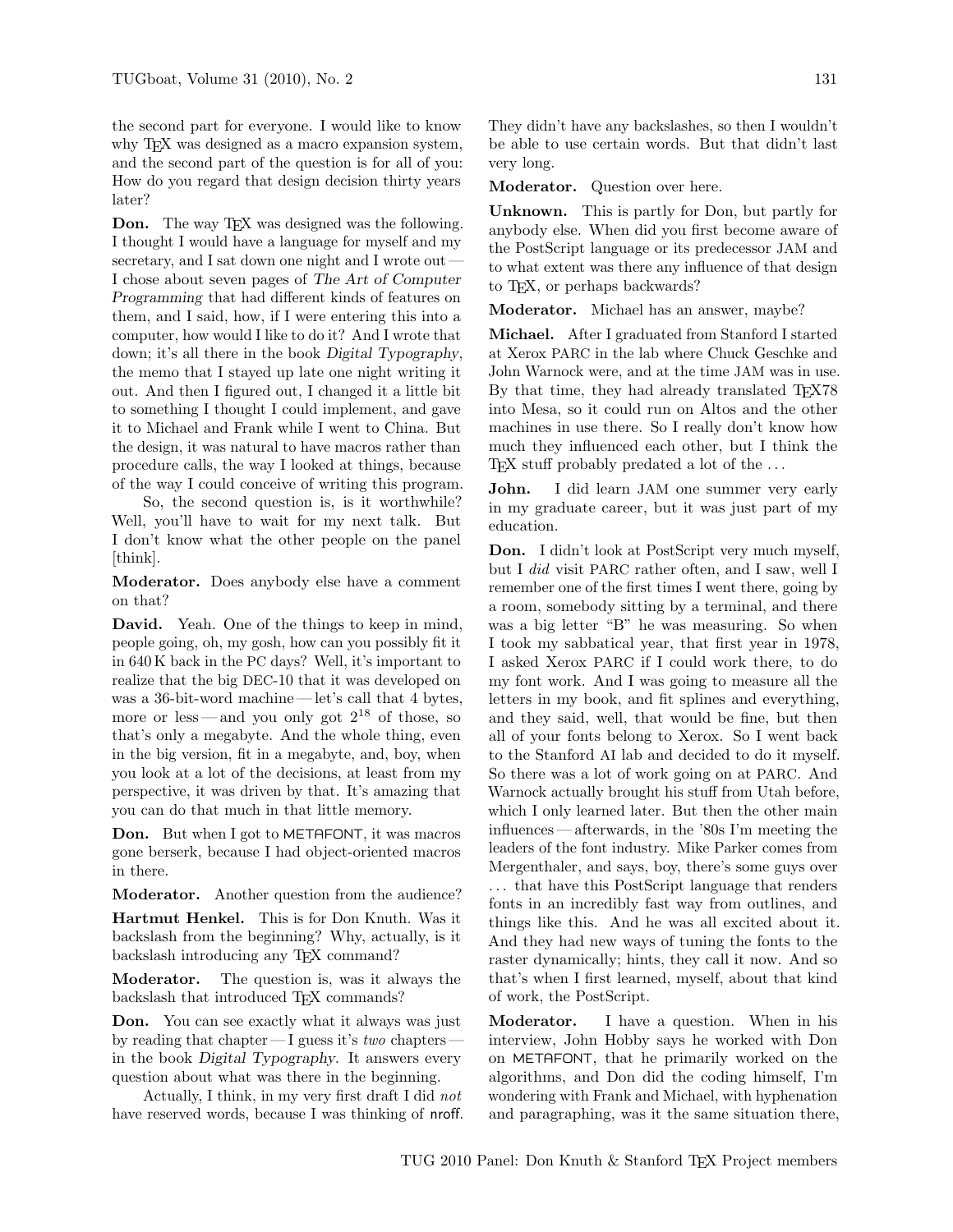or did any of the rest of you actually touch the TEX code?

Don. So, let me say that they were watching me, over my shoulder. [laughter] Especially David. But if you look at the error log you'll see, for example, like I think there will be several entries that say "HWT", and that's Howard Trickey, and so on. And the error log is also printed in Digital Typography. So the idea was, really, I was the filter and the final end. And we had this group that would meet once a week, and we would discuss over lunch, maybe two or three hours, and we would toss around whatever the topic of the week was — everybody was participating and looking at these decisions during that time, and then I would have to go back. Usually I would have a new chapter of the manual with me that they would look at, and say "Well, why did you do that?" Or they would shoot ideas, "Let's put this feature in." But then I didn't want the project to diverge, so I always decided basically, okay, we're going to make sure this is a little bit unified by being the only person who wrote the code. And I guess it's also because I guess I'm a little afraid of using something that I don't really understand all the way through.

Moderator. Anybody else want to comment on the collaboration with Don?

David. Let me just follow up quick with that. You know for awhile when I was answering the phone, I was also kind of the gatekeeper— people thought they found a bug, which frequently they hadn't, but when they reported it, I'd go, okay, I'd check it out, and see that it seemed like it didn't work, and I'd go into the code — it didn't happen that often — but I'd try and come up and find the exact line that was the problem and come up with a suggested solution, you know, in real code and test it out, and then I'd send it along to Professor Knuth, and not once did a corrected version come back that matched what I had suggested. [laughter] Never happened. It's all his code.

## Moderator. Luis?

Luis. I think I have a comment in the opposite direction, which is the influence of what was happening, what Don's area of work and expertise meant to all of us who were working in there. I want to counter that with my experience in industry later on.

One of the things that you see in the development of T<sub>F</sub>X and METAFONT is the concurrent solution of a large body of problems that were not solved in a particularly efficient way, or were solved in different places. And many algorithms were redone, or adopted or whatever, but there was always this . . . this group of people is the group of people

who had learned about algorithms and about how to do them efficiently, and to solve complex algorithms, not trivial [ones], and solve them in an efficient way, not just take the trivial answer and be just happy with it. One of the things I've seen repeatedly in my experience in industry is that many, many engineers just decide, "Oh, it works. Bye." If you try TEX or METAFONT that way, it will not work, because maybe some things will be solved, but the entirety will not work.

The other thing is the issue about efficiency and optimality of things. My own little experience on this was, at the beginning we needed to interface things. And I remember a conversation with the engineers at Canon, who had brought to Stanford a printer, an OEM printer with no controller, and they said, "We did the printer, but the controller is very difficult." So we said, "We'll do the controller. Can you give us the printer?" We had a discussion about it. And what we did in there was essentially to think about how to use things that we had, like a little microprocessor, and built a few things, and we got a controller in there. The industry was not willing to go that way. They would say, "Oh, it's a complicated thing, we need a lot of memory, a lot of power, . . . ." Well, what we had at that point were the people around who just figured out how to solve it with the things that they had there. And I guess that that's what made it possible.

## Moderator. Karl?

Karl Berry. I guess this is a question for everybody except Don, per his request. Given all the comments about literate programming, both by Don and now by Oren, I wonder if any of you have seen literate programming after your TEX life? [silence] I was afraid of that. [laughter]

Moderator. Has anybody seen literate programming in their life after Stanford, after T<sub>E</sub>X?

Karl. Used by, done by somebody else?

Tom. I don't claim to be capable of writing very well, but on a number of our projects I have used literate programming techniques for a delivered product. In my modern life, I don't. For fun, I do, but not for anything I do commercially, or anything like that. But for a number of projects I delivered both during and after grad school, I based on literate programming ideas. I didn't necessarily use CWEB. For instance, one project I did — it was a SCHEMElanguage program— I did use CWEB for that. But certainly the concept of the linear exposition of the ideas, small sections, and focusing the effort on allowing readers to understand the program was the goal I was shooting for, as opposed to just letting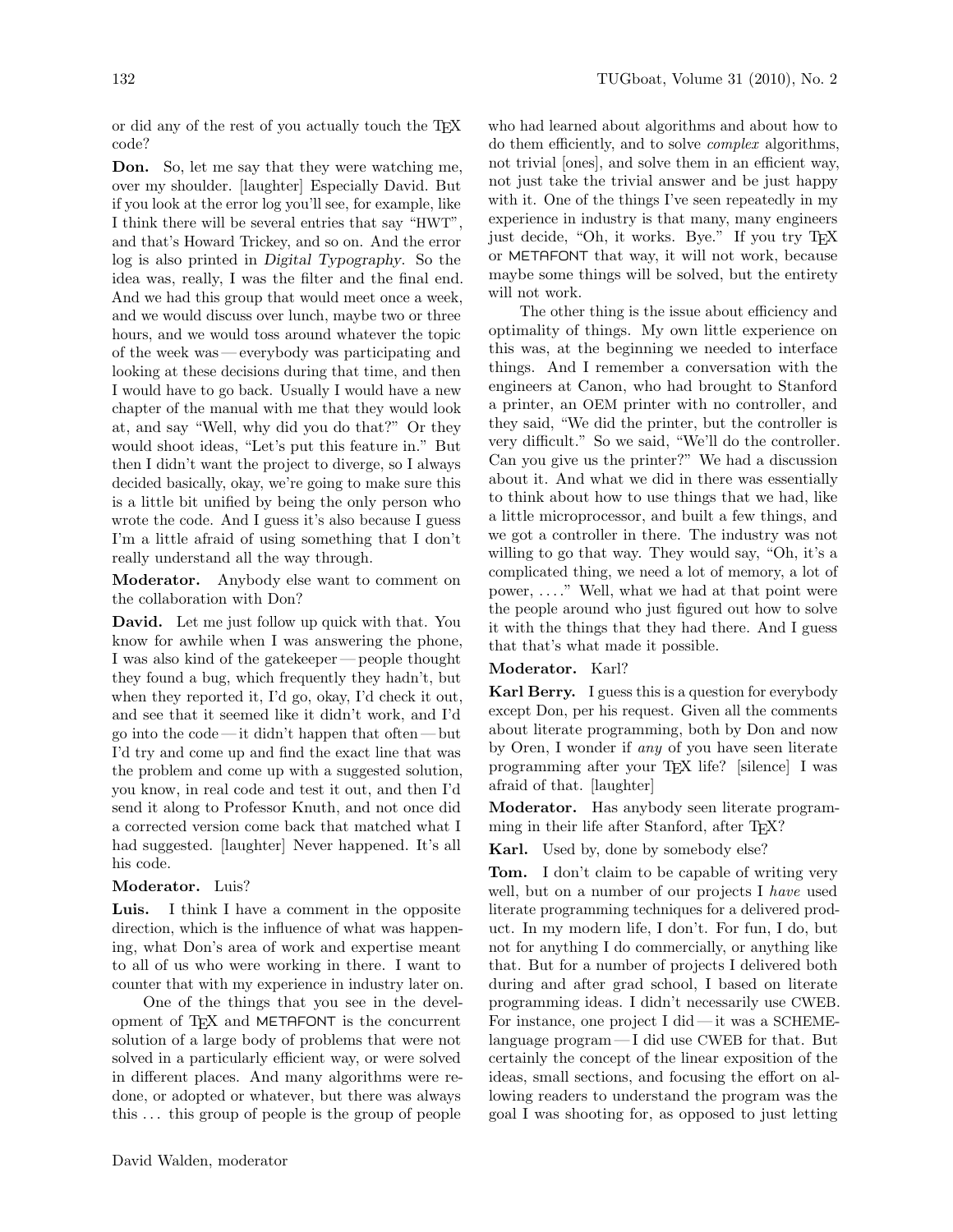the compiler accept it and letting it pass all the unit tests and stuff like that.

#### Moderator. Luis?

Luis. I think if you just take a sample of what you have out there, you would say that probably documentation is never done within two or three years of release of a project. So essentially, there is no priority anywhere in the workplace to anything close to this idea of presenting the totality, of the concept, the implementation details, and the actual implementation in one place. You'll be fired if you try to do it.

Moderator. There's a question back there?

Oh, wait a second, Don wanted to say something. Hold that question.

Don. About 20 years ago when Bill Gates visited Stanford I gave him a copy of the book Literate Programming. I just wonder, Frank, if anybody in Redmond ever saw it.

Frank. Twenty years ago I think I had already left Microsoft. My office was right next to Bill Gates's for about a year. But I hardly ever saw him except he would walk by in the morning and he would walk out in the evening. So I'm sorry. We used at Microsoft, when I was there, we had all our own development system which was kind of inspired by another Stanford graduate, Charles Simonyi. He had something called Hungarian. I don't now how many of you are familiar with that. We used those conventions at Microsoft in the early days. Now the organization is so huge I don't really know.

**Moderator.** Let's go back to the question there....

Idris Hamid. This is a question for Donald Knuth, and it relates to, I guess, what we might loosely call the mysticism or spirituality of TEX, what I would loosely call the mysticism or the spirituality of the topic. One of the classes that I teach in the philosophy department is religions of the West. And in the Christianity segment, I actually used Bible Texts Illuminated. We don't have time to read the whole Bible, and of course that covers a number of religions, and even if it only covered Christianity we wouldn't have enough time to cover the entire Bible. But taking your own approach, this is one of the texts I used in that class. And, before I ask the question, I want to make one more brief, contextual comment about this. In my own work, which involves the study of Arabic manuscripts, a lot of which relate to spiritual literature, one of the things that I've encountered is the need to begin to deal philosophically with the æsthetics, for example, of the Arabic script. And then I start coming across

certain sayings in my own tradition, as a Muslim, for example, a beautiful script makes the reality that it represents become more obvious. Or, that God is beautiful, and he loves beauty, loves to see his creation create beauty. So my question for you is, when you reflect on your years of work developing TEX, and when you look at your interaction with the written word, what spiritual or æsthetic reflections or wisdoms would you like to share at this juncture, given these years of digression that turned into such a beautiful product; what kind of spiritual or æsthetic reflections or philosophical reflections would you like to share with us?

Don. So, in the first place, it sounds like we're on the same page with respect to our feelings about the primacy of having beautiful things. The second thought that came to mind quickly was, when TEX itself became a reality was the moment that it had a name, and that also goes into the religious concepts, of naming something. When Duane Bibby came along, it actually got more of some kind of a soul; I don't know. But anyway, the project from the beginning was definitely driven by the idea that I wanted to have the things that I myself was writing would be something that people would enjoy looking at — not just reading, but also somehow the idea that I liked it enough to also present it well. I would dot the 'i's and cross the 't's and care about ligatures and things like that, instead of just getting [inaudible]. So that's not shared by everybody, and all of these questions are very personal; so also, I think that the Muses would agree with this kind of opinion.

#### Moderator. Bart?

Bart Childs. This is for everybody except Don. When Don was about to release, started in to do 3.0, several of us got an e-mail, "are there any features that you think should be added to 3.0?" I sent a list off, and later I thought, well, Don, mine didn't make it, but did any of you say, "here are features that you ought to be putting in T<sub>E</sub>X" that didn't get there, and, if so, what were they?

John?. I remember one that made it there, which was the one-character font name argument. I remember the day we all yelled about that back and forth, and it was nice to get multiple character font names.

**Don.** No, that was before 1.0. The original  $T_F X 78$ , there was \font a, \font b, \font c; there wasn't room for storing more than 32 fonts, so why should we allow multiple [character font names]?

Joe. I was trying to remember, what year was TEX 3.0? 1990. Yes, and the big thing was 256-character fonts and features like that. I think most of us were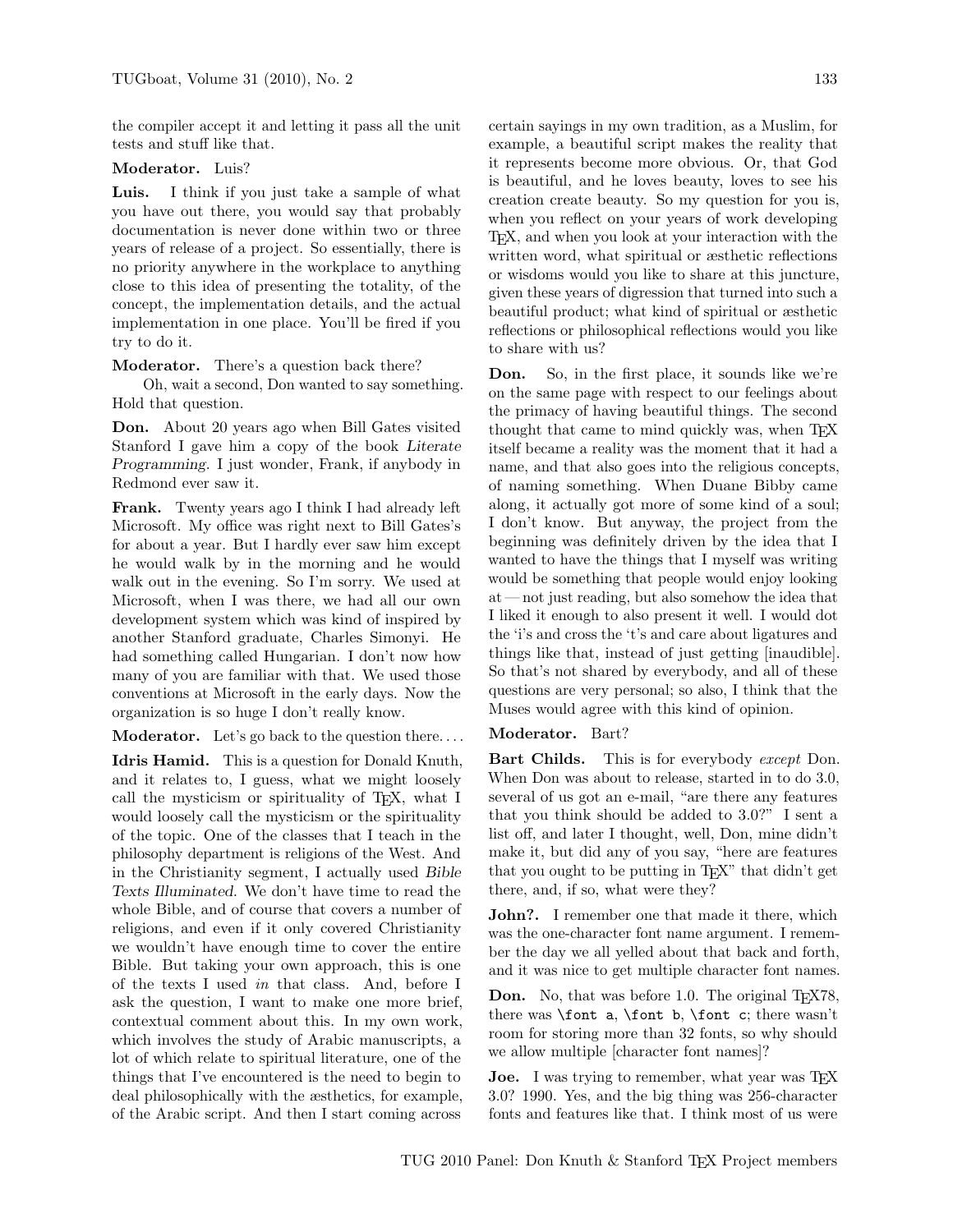gone from Stanford by then. Tom — maybe you were still around.

Don. What ideas did you guys propose at our weekly meetings that I ignored? [laughter]

Joe. I think I wanted to make control sequence names not be case sensitive, and you insisted that they be case sensitive. [audience: why?] Just a matter of personal preference. [audience: I agree with Don! laughter] I guess I was just a Fortran programmer for too long.

Moderator. I have kind of a follow-on question here. The question that was asked was kind of a legacy question. I have a slightly more down-to-earth legacy question— I'll direct it to Tom, but I think it's probably true for all the rest of you in one way or another. Tom, at one time you developed WEB2C, and you developed DVIPS, and then somehow you got somebody else to take it over, or somebody else took it away from you. How do you feel about the separation, and the continuing life [of your project]?

Tom. Oh, boy. Appreciative, I guess, is the word. And truly so! I mean, not actively using that much, actively supporting a bunch of people — it's a different world when you get out of it. And it was hard for me to deal with some of the problems people were having, because I wasn't even running anything like that. And there were a number of issues with DVIPS. Part of it was that there was a certain effort to make it be GNU, and at the same time I really wanted to keep it free of the copyleft. And it turned out to be what I ended up doing. But I really tried to keep a separation there for awhile, and it turned out to be a bad idea . . . . I'm just really grateful that people took up the leadership role and made it all happen and kept it all working 'cause I wasn't doing it.

John. I could add a comment to that, in that I clearly also gave up a leadership role. In my case, clearly I was eager to give it up simply because I didn't have time to adequately maintain the program. But anyway, I think we're all glad to give up the leadership role.

David. Oren needs to comment on that. [laughter]

Oren. Yeah. My comment was that I never let that stop me. [laughter]

Moderator. You have a new release of BIBTEX coming out?

Oren. BIBTEX 1.0 is going to come out any decade now. [laughter]

Moderator. Another question from the audience, please? There's one way back there. Frank— is it Frank?

Frank Quinn. Leslie Lamport has been a big influence on all of these developments. Could you perhaps comment on how you saw his motivation, and what sort of interaction he had with the group?

Oren. Well, I'll comment a little bit, since my real first .... Other people here really know more of the TEX internals, everybody else does than I do, and so my first contact with a lot of the T<sub>E</sub>X stuff was through Leslie, and as I said before, he needed somebody to do a bibliography processor for LAT<sub>EX</sub>. And I know his thinking was, he kind of liked the path that Brian Reid took with Scribe; it was kind of a very simple interface, you could describe things fairly succinctly. Somebody who's an English major could easily use it and get nice output. And so, I think that was the first contact I had was with him. I don't know how much he was involved with the  $TFX$  project before that. I think people at — where was he then? I think he was at  $SRI$ —he had written some macros that people liked there, and I think they encouraged him to do something with it. I'm not sure where his other influences were, but certainly, once he got going, I think people, obviously they're fairly happy with it.

Moderator. Anybody else?

Don. He's a very independent spirit, like I am. He does a lot of work on his own. Every once in a while he would run into something he couldn't do, and so then I would have to put in another feature, while kicking and screaming. But it was totally independent work from Stanford.

Moderator. Right here-front row.

Robert Cristel. We know how the problem of ... The Art of Computer Programming [printing] caused TEX to be more [æsthetic]. So my question really is, apart from making The Art of Computer Programming more beautiful, how, in other ways, did TEX affect The Art of Computer Programming?

Don. Well, it set it back about fifteen years. [laughter] On the other hand, I'm writing a little bit faster now, so maybe it'll save twenty years if we amortize the whole thing.

I thought you were going to ask about other things besides The Art of Computer Programming.

Robert. I mean the stuff that's inside, not necessarily the other.

Don. To my great surprise, right from the getgo for example, Barbara Beeton came with a few other people during the summer of  $1978<sup>1</sup>$  and she showed me all the kind of things that she wanted to do with Math. Reviews, and then also the AMS

<sup>&</sup>lt;sup>1</sup> Actually 1980. — bb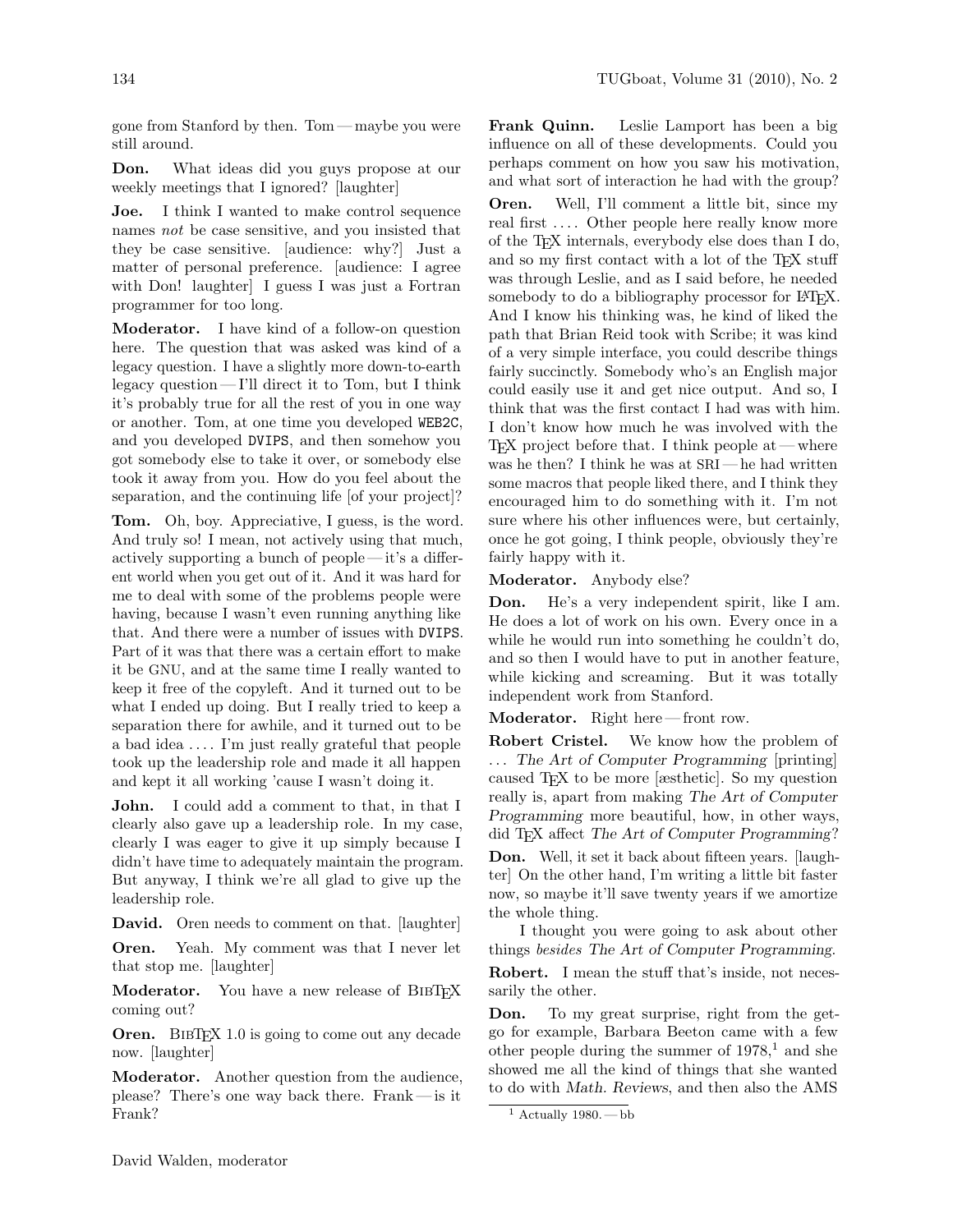was having trouble typesetting their journals and things like this, so I started looking at applications of other users. And so then this meant that TEX had to grow in lots of ways. But it was sort of going from one user to ten users, and then from ten users to a hundred users, from a hundred users to a thousand users, . . . each time the language had to change in some way. And I think the fact that all these things had to be filtered, had come down to me, helped to keep the thing from diverging, although of course for complicated systems  $\dots$  it would have been a lot worse if we hadn't done it that way.

#### Moderator. Frank?

Frank Mittelbach. A question for Michael, I guess. I consider the paragraph algorithm as one of the very central algorithms within what actually has been achieved with TEX. It grew in time. I know your thesis, and I've seen other papers around it. My question is, as far as anybody can remember, have there been things you were sort of experimenting with that you would like to have in addition to that kind of algorithm, like in parameterization or something that you either never got around to doing, or found too difficult, or got shut down for other reasons? Is this the ultimate thing you wanted to have, as a group, in terms of being able to do this kind of thing, or is there some stuff that back then was not possible for some reason, but conceptually was on the horizon?

Michael. A lot of the features that were built into the line-breaking algorithm itself that's in TFX, I think Knuth ended up putting in there based on experience. As far as the actual coding of the algorithm, he did that. The origin of the problem was actually in the first graduate seminar programming class, where there was a problem for doing this; I guess he was thinking ahead a little bit to a sabbatical year at that time. But that was for breaking  $up-I$  think the problem was musical composition, if I remember right, but it's a very similar thing.

I guess as far as something that it would be nice if more of it were used in practice is the stuff that's in my thesis about arranging figures, moving figures from page to page, which at the time, it was certainly way too expensive to actually consider using in a real typesetting program. Maybe today it's not.

Don. So homework problem, Frank, go look at Michael's paper. He wrote a short version of our joint paper, which was published in another book about typography at the time. He generalized what we had and had an idea of a kerf (spelled 'k e r f'), and I don't remember what it was, except that it was good.

Moderator. A kerf is something to do with a saw, in real life.

Don. Okay, but anyway, it was in his paper, and I can't remember it today either, but anyway, I think it's worth resurrecting.

I wanted to mention something before I forget it. Although I wrote the main code that people saw, for T<sub>F</sub>X and METAFONT, there were also drivers and many other programs that had to be written, like TFTOPL and all kind of other what we call utility things. And Tom Rokicki did the things associated with PK fonts, for example. But David remarked briefly about having to take all the T<sub>EX</sub> code and convert it to C; well, he wrote a long WEB program that did this, and then I modified it slightly so that it would make profiles of the TEX system, so that it could instrument the whole program and find out how many times every instruction was done. And then David worked out a very clever thing that would work on our computer, and it— I think Joe Weening worked on this too— there would be daemons that would keep track of these statistics, and so over a whole year's time, every time anybody ran TEX at Stanford, these statistics were kept, and the counts were accumulated, and carefully saved, with machines crashing every day, but still pretty good stuff altogether. And then, using David's profiling program, I could make a pretty-printed version which would associate with every line of T<sub>E</sub>X exactly how many times people had used that line. And it was really important, for example, how many times did each error message get issued during the year. And we could figure out what the bottlenecks were. So anyway, to make a long story short, there's lots of other programs that were written at that time that were necessary for the development, that didn't go out to the world.

Moderator. Is there another comment down there?

Joe. I had completely forgotten all about that; it sounds familiar. I don't remember the details.

Don. The DEC-20 had memory that was divided into two parts, and there was one part that was sort of always there for the system libraries and things like this, and that's where all these statistics were living. There might be ten people using TEX, but only one copy of TEX is running somehow on the machine. And that took a lot of system wizardry, and I have no idea how they did it.

David. You wanna know? [laughter] So this was actually on the DEC-10, which had the WAITS operating system, which was custom-built at Stanford. That  $2^{18}$  address space, it was half code, half data.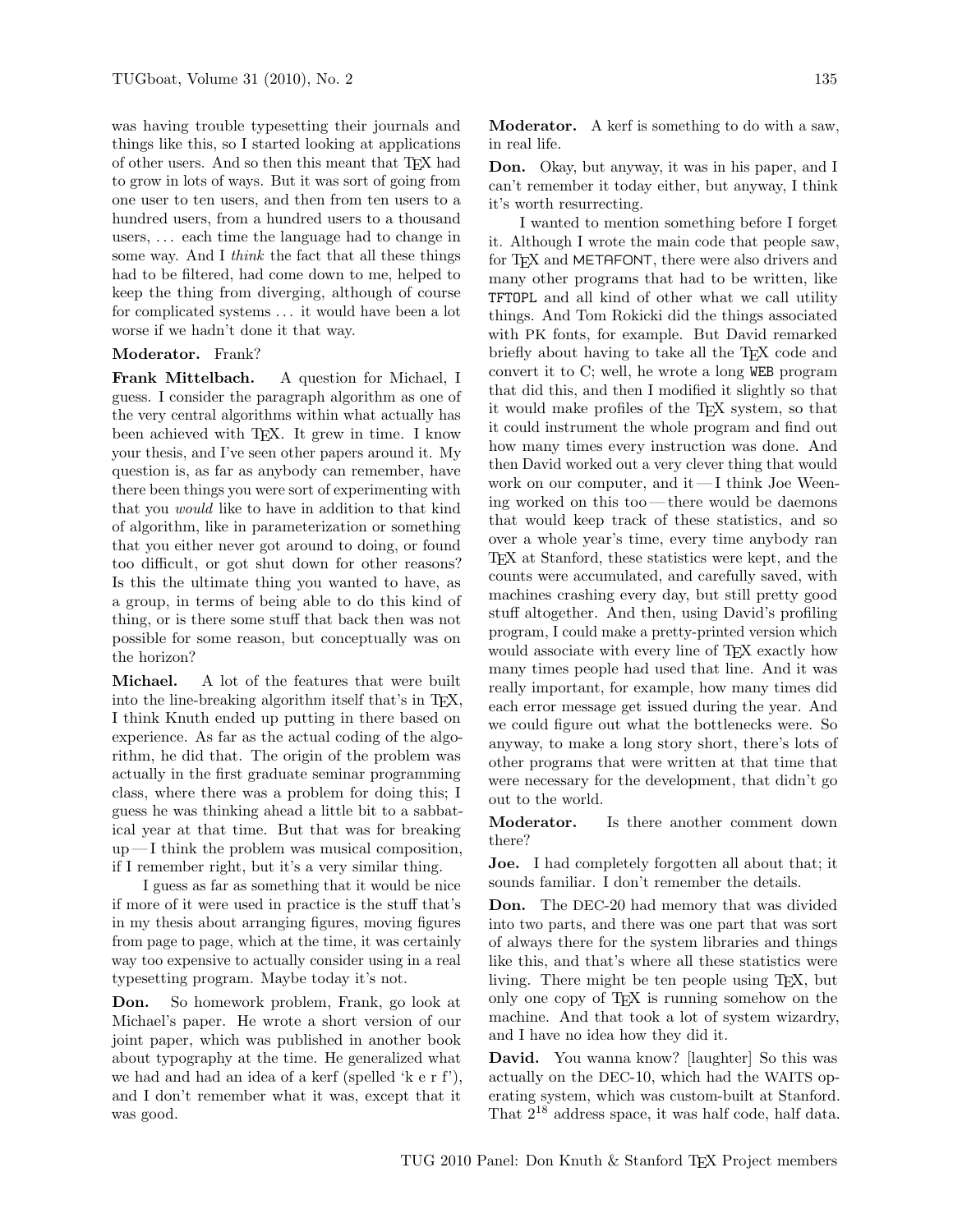And the code segments were all shared, so if many people on this time-sharing system were running TEX at the same time, or any program— you know, the editor, the system editor— there'd only be in physical memory one copy of the code, but everybody had their own separate data, so I was editing my file, and you're editing your file. Well, the trick was, we wanted to count every execution of every basic block of TEX— every line of code, more or less. So the compiler used on that machine was this terrible thing from Hamburg — half the comments were in German, which I suppose was okay, but the compiler was not very good— but I managed to modify it so that what! a lot of modified compilers here [laughter] — so that it would spit out little increment, atomic increment instructions every time it entered a basic block. The trick was that the place, the memory locations it would increment were in what should have been the read-only code segment that was shared among all the users. Yeah, right. People who know hardware are raising their eyebrows. [laughter] So that was fun, and every day or so, it would save itself out to disk, and there was special code that could retrieve this stuff out of the code segment, and it would actually increment; if the program counter was dot, it would increment dot plus two and then jump over it. So there was enough room for all the data. So that was another great piece of fun; this was back in the day ... the point is that the resources were really tight, and it was hard to get stuff in, and you had to do all sorts of hackery.

Moderator. I think we may be getting a little overly sentimental now. [laughter]

Well, over the last couple of days, trying to help this panel go more smoothly, we invited questions to be submitted in advance. And I have two, so I'd better ask them, or else I'll be very rude. And I'm going to combine them, in a sense.

The one question is, in your legacy, where does your work with TEX stack up? Now, that's kind of a TEX-centric question, but that's the question. And the other question is, because people are curious, what are you doing now? I think those two questions go well together— you've done a lot of things since then. Where does TEX fit into your life adventure? If anybody would like to answer that.

John. You say you'd like us all to answer?

Moderator. No, no, anybody who wants to answer.... We don't have to have everybody answer.

John. Well, okay, I'll give you the answer first of all. Certainly, METAPOST is one of the most visible things I've done. I'd sort of not like it to be the highlight of my scientific career, but all I can say

is, sure, it was a great experience and I'm happy to have worked on it, and I'm not surprised that it can somehow overshadow a little bit of the other stuff.

Tom. Well, let's see. Coming and working on the TEX project for me was absolutely changing, because TeXas  $A\&M \ldots$  I was a bit of a cowboy, I wasn't really — I wasn't CS, I was EE. I was always pushing electronics, not bits. But I enjoyed programming a lot, and I learned a lot myself, and all that, but coming to Stanford and being with some of these people really taught me a lot about how to program correctly, and the importance of literate programming, and that sort of thing. So, absolutely critical. As far as what I'm doing now — I'm a web programmer nowadays. I've got a little startup down in Santa Clara. We write huge enterprise applications for Fortune 500 companies.

As far as legacy, you know, I could not ask for anything better than to be associated with this group of people and this project. So I have absolutely no problem with this being "the big thing".

Moderator. Anybody else have a comment? Not required. Luis?

Luis. It essentially sent me in a direction in life that I had never expected to be. I was a student of Don's, and I was going to do something academically "tainted". [laughter] And I ended up in industry. And essentially, the one thing I think I have the most . . . what I recall my time at Stanford as part of the project is the quality of what was being done. The point I was never able to achieve in industry, because I want into the printing industry, who were creating laser printers and doing some architecture for that. You can never do it; you can never go back to that level of excellence and I have to thank all the people here and of course Don, for that.

Howard. I was going to say something. I'm think that I'm very proud to be associated with this because there's the comparison between things like Scribe and things like TEX when the kind of utilitarian thing that was easy to use and then TEX appealed to me because of the beauty part of it, which I mentioned earlier. And I'm proud to have been part of something that brought a lot of beauty to texts for many, many years, that everybody has been producing. I think the world would have been a much uglier place if we hadn't done what we had done, but especially, of course, Don, to do this. I like the fact that many, many people have run a piece of code that I have written because of this project; so that's the legacy part there.